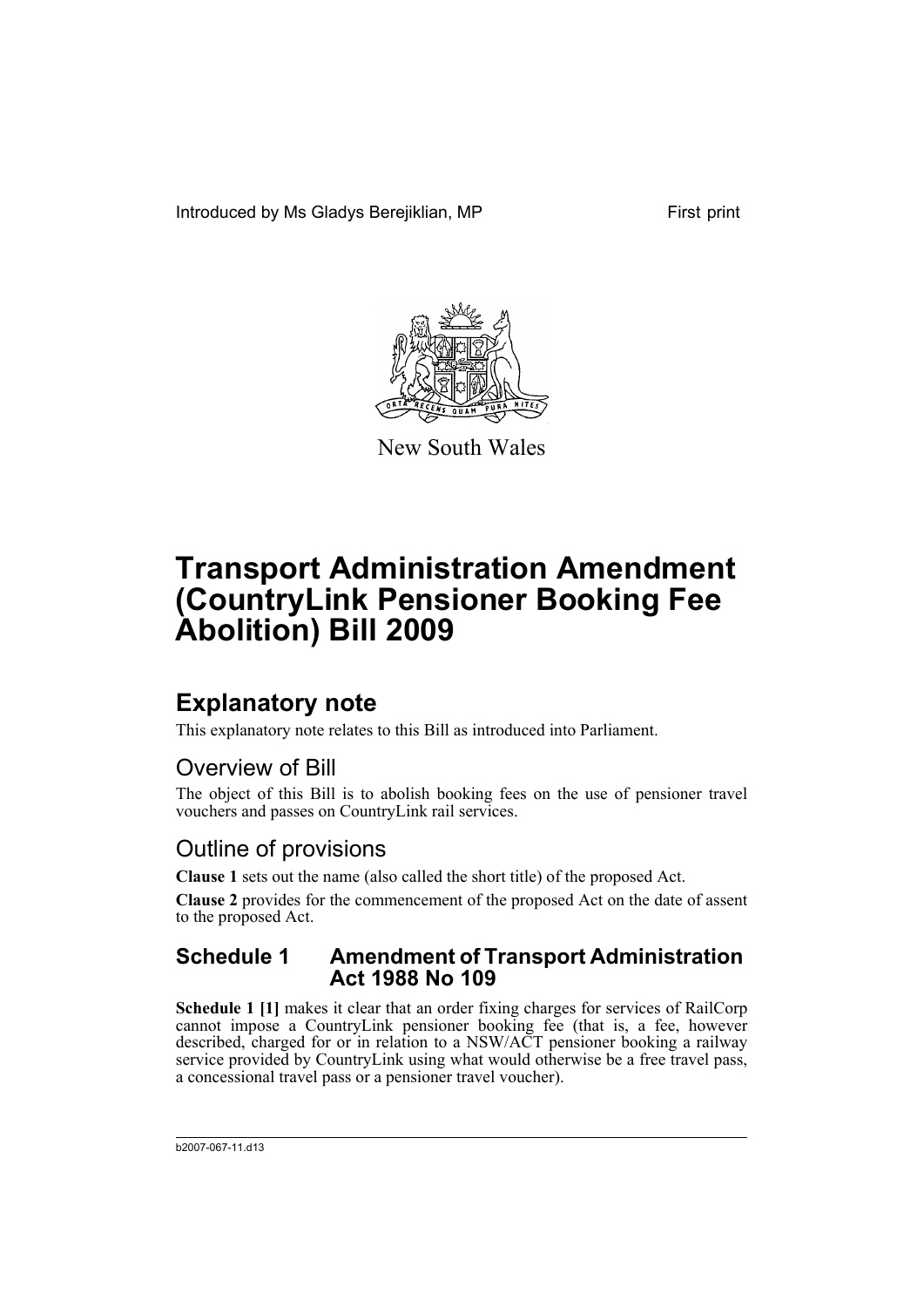Transport Administration Amendment (CountryLink Pensioner Booking Fee Abolition) Bill 2009

Explanatory note

**Schedule 1 [2]** provides that RailCorp must not charge any pensioner booking fee for travel on a railway service provided by CountryLink. The new section provides that any order published by RailCorp is of no effect to the extent that it imposes a pensioner booking fee.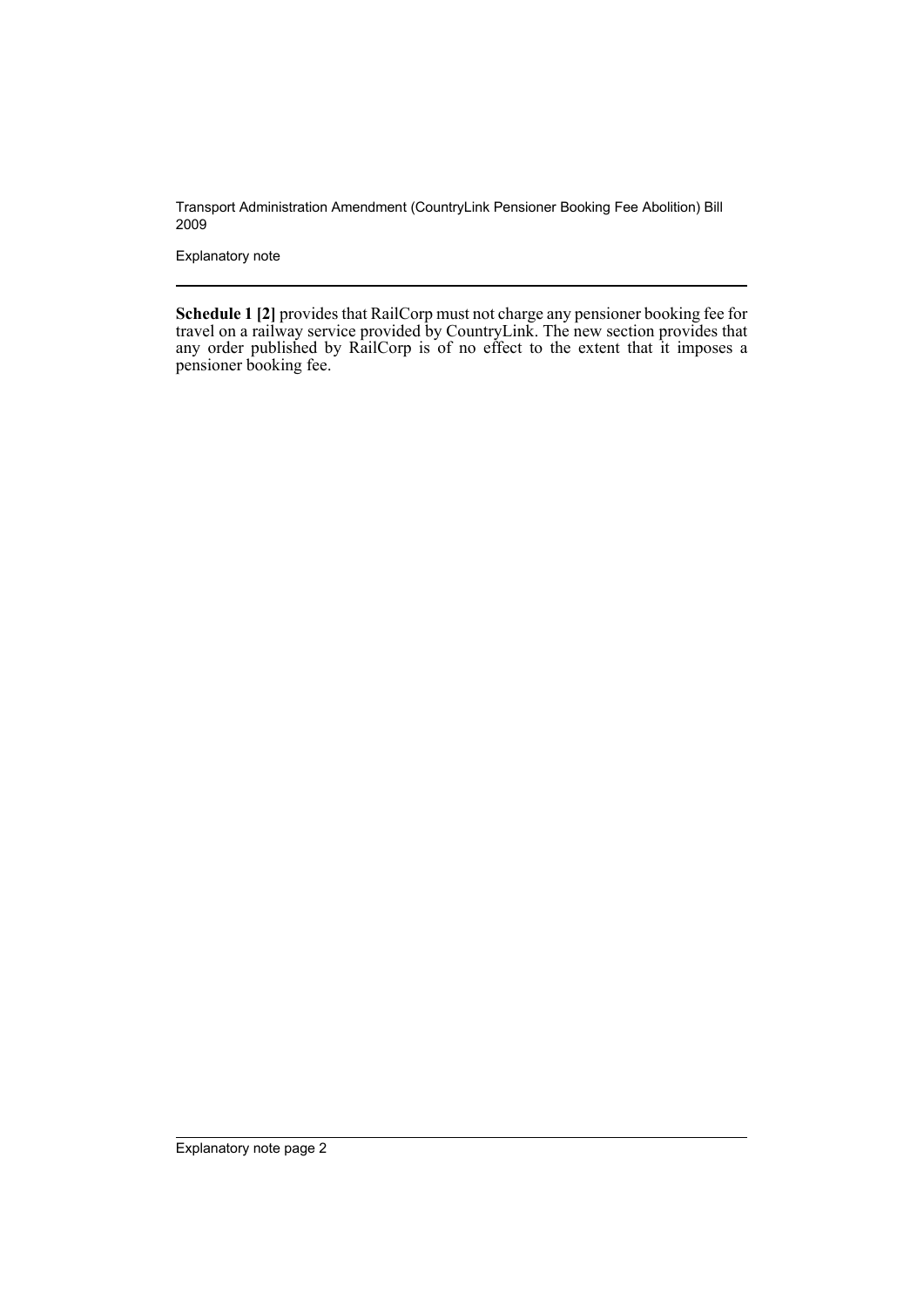Introduced by Ms Gladys Berejiklian, MP First print



New South Wales

# **Transport Administration Amendment (CountryLink Pensioner Booking Fee Abolition) Bill 2009**

### **Contents**

|                                                                  | Page |
|------------------------------------------------------------------|------|
| Name of Act                                                      |      |
| 2 Commencement                                                   |      |
| Schedule 1 Amendment of Transport Administration Act 1988 No 109 | 3    |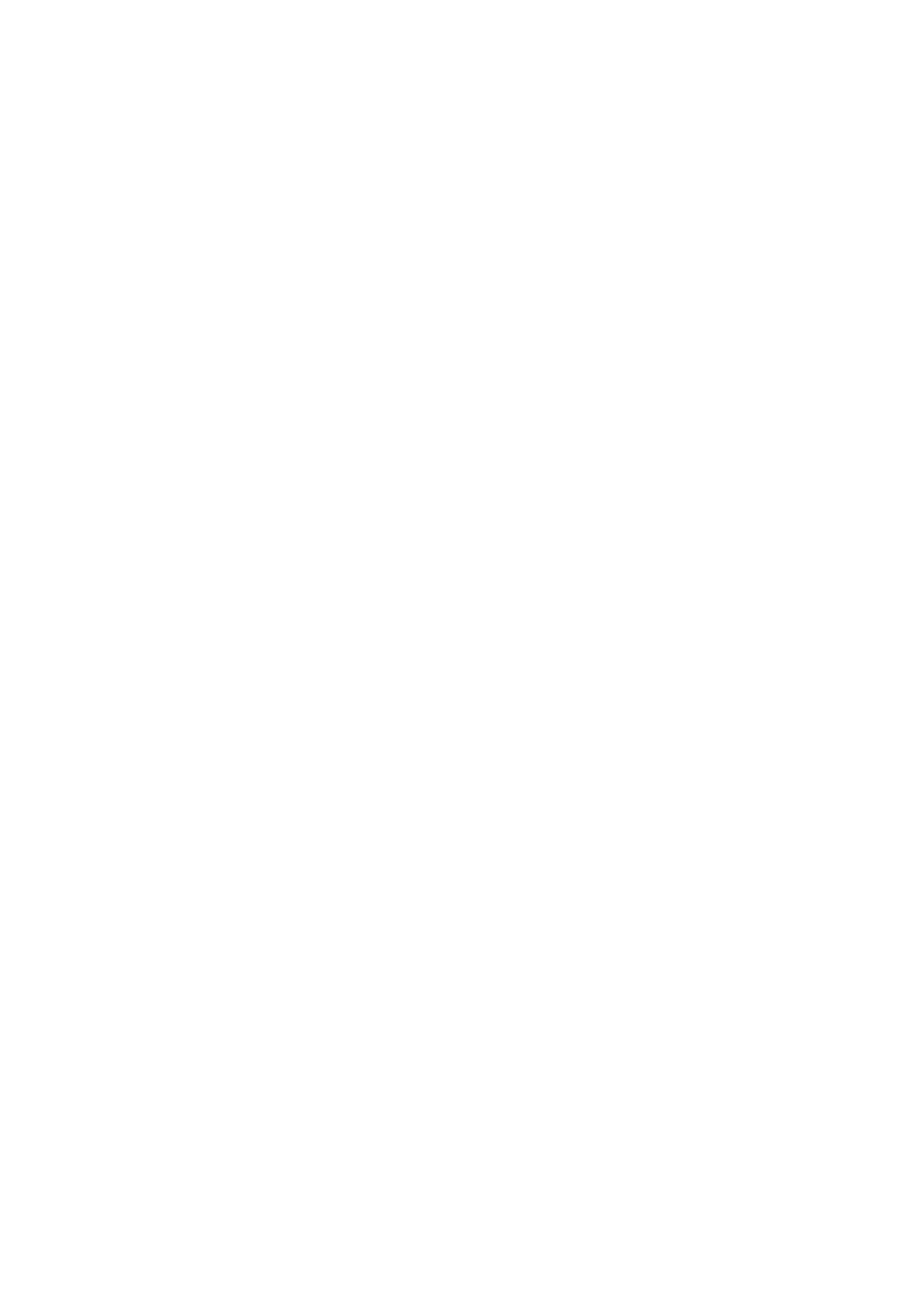

New South Wales

## **Transport Administration Amendment (CountryLink Pensioner Booking Fee Abolition) Bill 2009**

No , 2009

#### **A Bill for**

An Act to amend the *Transport Administration Act 1988* to abolish booking fees on the use of pensioner travel vouchers and passes on CountryLink rail services.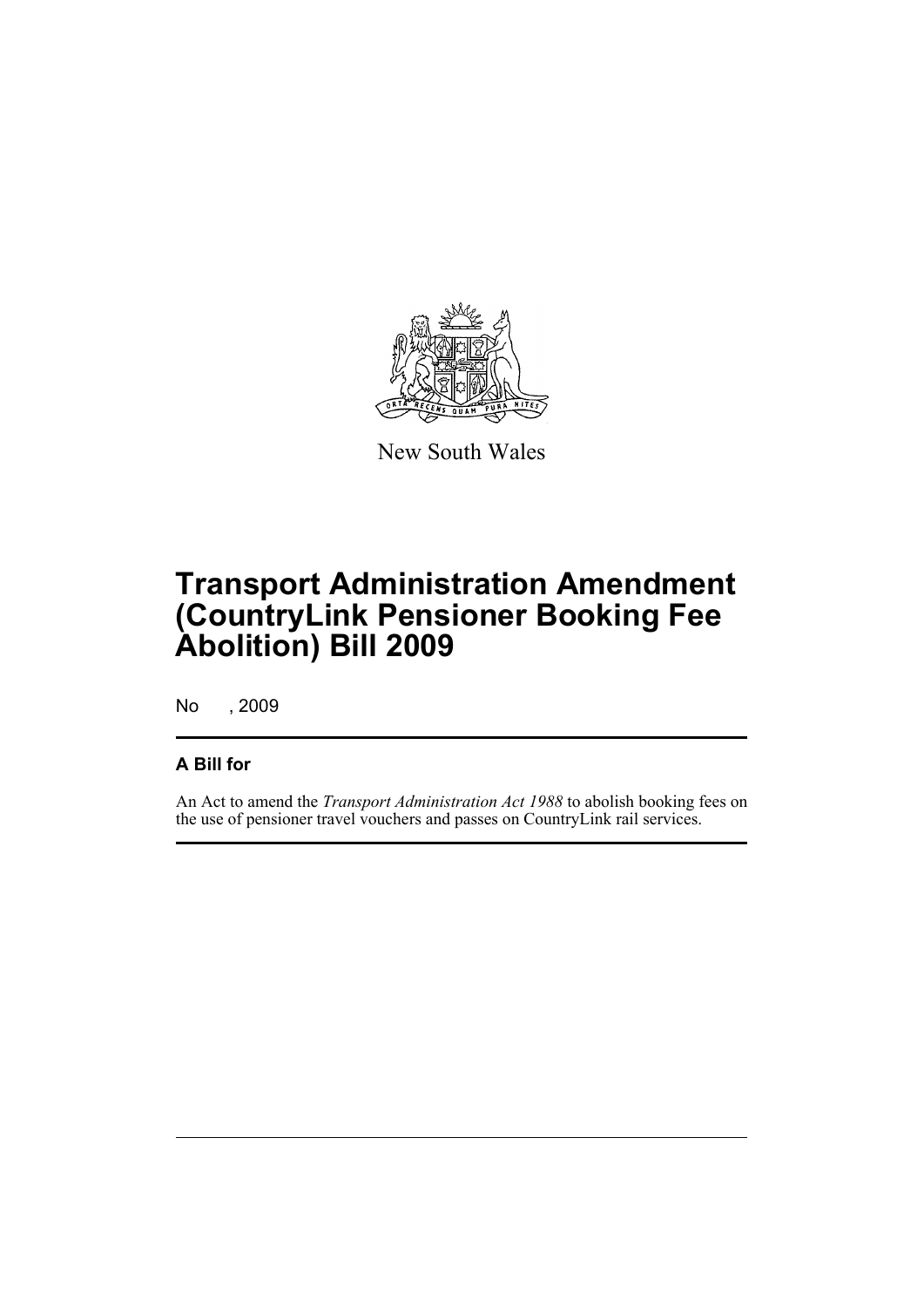Transport Administration Amendment (CountryLink Pensioner Booking Fee Clause 1 Abolition) Bill 2009

<span id="page-5-1"></span><span id="page-5-0"></span>

| The Legislature of New South Wales enacts:                                                                             |                     |
|------------------------------------------------------------------------------------------------------------------------|---------------------|
| Name of Act                                                                                                            | 2                   |
| This Act is the <i>Transport Administration Amendment (CountryLink</i> )<br>Pensioner Booking Fee Abolition) Act 2009. | 3<br>$\overline{4}$ |
| Commencement                                                                                                           | 5                   |
| This Act commences on the date of assent to this Act.                                                                  | 6                   |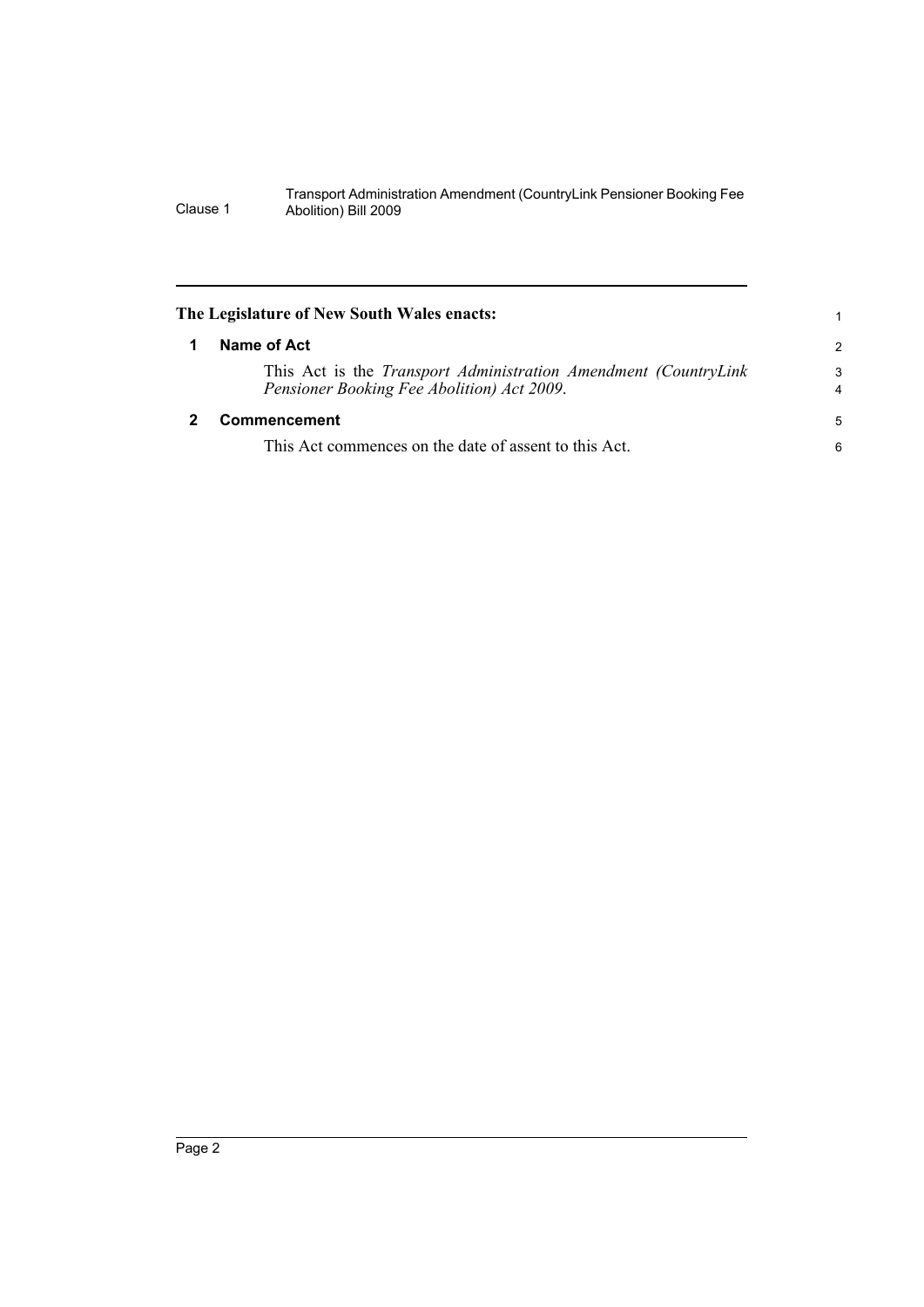Transport Administration Amendment (CountryLink Pensioner Booking Fee Abolition) Bill 2009

Amendment of Transport Administration Act 1988 No 109 Schedule 1

<span id="page-6-0"></span>

|     | <b>Schedule 1</b>                                                                                                                      |                          |     | <b>Amendment of Transport Administration</b><br><b>Act 1988 No 109</b>                                                                                                                                                                                                                                                                                | 1<br>$\overline{c}$              |
|-----|----------------------------------------------------------------------------------------------------------------------------------------|--------------------------|-----|-------------------------------------------------------------------------------------------------------------------------------------------------------------------------------------------------------------------------------------------------------------------------------------------------------------------------------------------------------|----------------------------------|
| [1] | <b>Section 85 Orders fixing charges</b>                                                                                                |                          |     |                                                                                                                                                                                                                                                                                                                                                       |                                  |
|     | Insert "(not being a CountryLink pensioner booking fee prohibited by section<br>85A)" after "reasonable amount" in section 85 (4) (a). |                          |     |                                                                                                                                                                                                                                                                                                                                                       | 4<br>5                           |
| [2] | <b>Section 85A</b>                                                                                                                     |                          |     |                                                                                                                                                                                                                                                                                                                                                       | 6                                |
|     |                                                                                                                                        | Insert after section 85: |     |                                                                                                                                                                                                                                                                                                                                                       |                                  |
|     | 85A                                                                                                                                    |                          |     | No booking fees for pensioners                                                                                                                                                                                                                                                                                                                        | 8                                |
|     |                                                                                                                                        | (1)                      |     | Despite the provisions of this Division or any other Act, or of any<br>order under this Division, RailCorp must not charge any<br>pensioner booking fee for travel on a railway service provided by<br>CountryLink.                                                                                                                                   | 9<br>10<br>11<br>12              |
|     |                                                                                                                                        | (2)                      |     | An order under this Division must not impose any pensioner<br>booking fee for travel on a railway service provided by<br>CountryLink.                                                                                                                                                                                                                 | 13<br>14<br>15                   |
|     |                                                                                                                                        | (3)                      |     | To the extent that it does impose any pensioner booking fee for<br>travel on a railway service provided by CountryLink, an order is<br>of no effect.                                                                                                                                                                                                  | 16<br>17<br>18                   |
|     |                                                                                                                                        | (4)                      |     | This section extends to any order in force immediately before the<br>commencement of this section.                                                                                                                                                                                                                                                    | 19<br>20                         |
|     |                                                                                                                                        | (5)                      |     | In this section:                                                                                                                                                                                                                                                                                                                                      | 21                               |
|     |                                                                                                                                        |                          |     | <b>CountryLink</b> means the business unit formed by RailCorp to<br>operate non-metropolitan long-distance railway services and<br>other transport services.                                                                                                                                                                                          | 22<br>23<br>24                   |
|     |                                                                                                                                        |                          |     | <i>NSW/ACT pensioner</i> means any of the following persons whose<br>ordinary place of residence is in New South Wales or the<br><b>Australian Capital Territory:</b>                                                                                                                                                                                 | 25<br>26<br>27                   |
|     |                                                                                                                                        |                          | (a) | a person who receives a pension, benefit or allowance<br>under Chapter 2 of the Social Security Act 1991 of the<br>Commonwealth, or a service pension under Part III of the<br>Veterans' Entitlements Act 1986 of the Commonwealth,<br>and who is the holder of a pensioner concession card<br>issued by or on behalf of the Commonwealth Government, | 28<br>29<br>30<br>31<br>32<br>33 |
|     |                                                                                                                                        |                          | (b) | a person who receives a pension from the Commonwealth<br>Department of Veterans' Affairs as:                                                                                                                                                                                                                                                          | 34<br>35                         |
|     |                                                                                                                                        |                          |     | the widow or widower of a member of the<br>(i)<br>Australian Defence or Peacekeeping Forces, or                                                                                                                                                                                                                                                       | 36<br>37                         |